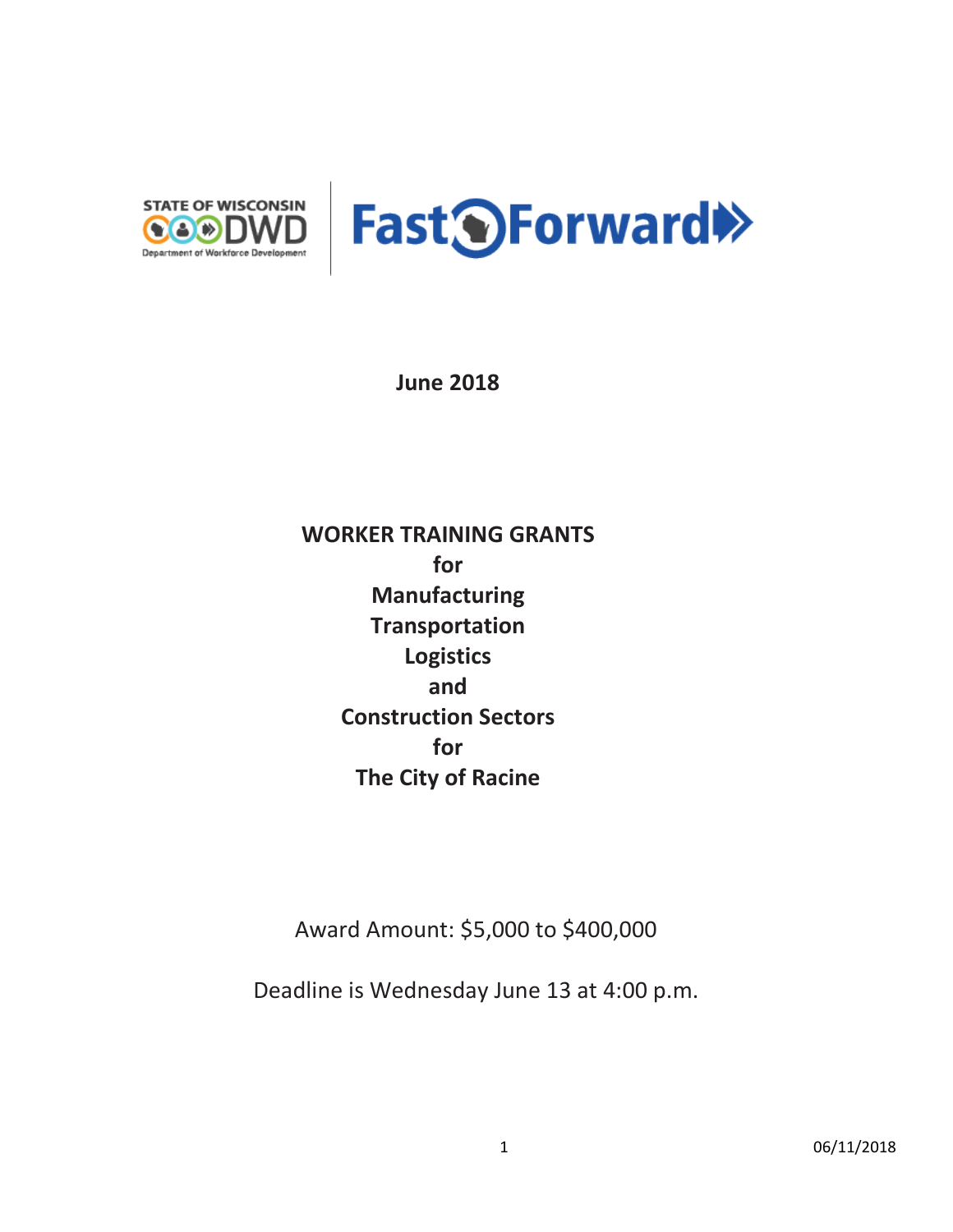## **Contact Information**

Grant Program Announcements: Rita Atkinson

608.266-2721 [rita.atkinson@dwd.wisconsin.gov](file://DWDCFS1/VOL1/DET/OSD/200%20-%20GPA%20Development/2016%20Quarter%204%20-%20Round%205%20GPAs/Manufacturing/david.karst@dwd.wisconsin.gov)

Grant Administration: Andrew Heidt

608.266.0174 [Andrew.heidt@dwd.wisconsin.gov](mailto:Andrew.heidt@dwd.wisconsin.gov)

John Roos 608.266.5536 [john.roos@dwd.wisconsin.gov](mailto:john.roos@dwd.wisconsin.gov)

Therese Schmidt 608.267.3803 [ThereseM.Schmidt@dwd.wisconsin.gov](mailto:ThereseM.Schmidt@dwd.wisconsin.gov) 

Tegan McGillivray 608.267.7248 [TeganS2.McGillivray@dwd.wisconsin.gov](mailto:TeganS2.McGillivray@dwd.wisconsin.gov) 

Office of Skills Development Wisconsin Department of Workforce Development 201 E. Washington Ave, G100 P.O. Box 7946 Madison, WI 53707-7946 WisconsinFastForward.com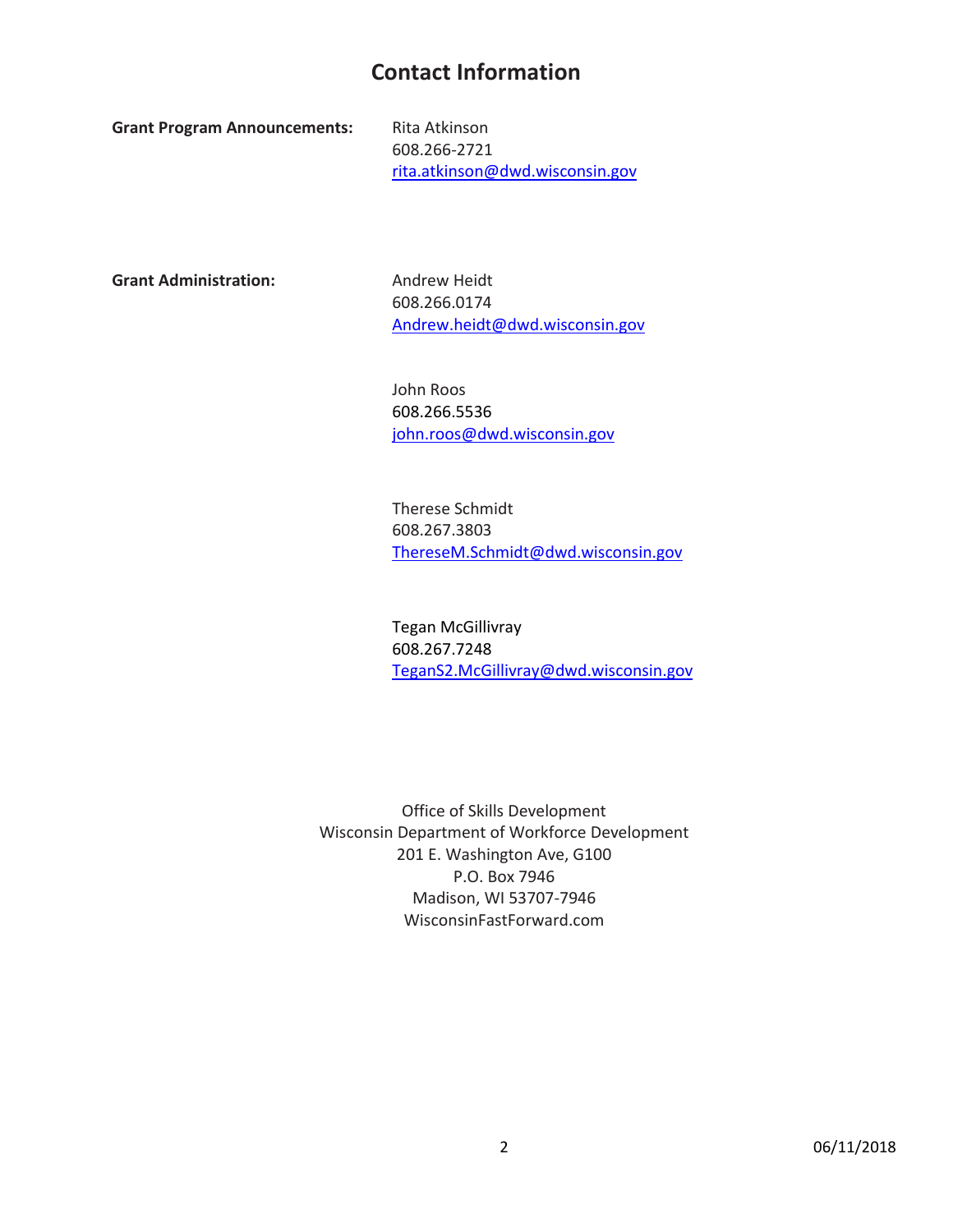Racine County is experiencing unprecedented economic development, and that economic development is translating into high demand to increase substantially the number of residents entering the construction and advanced manufacturing industries and/or enhance the skill of incumbent workers already in these sectors. As part of its proactive strategy to respond rapidly to the extraordinary job growth and partner with regional businesses to enhance their competitiveness, the Wisconsin Department of Workforce Development (DWD) is issuing this Grant Program Announcement (GPA).

**Wisconsin Fast Forward Program:** The Wisconsin Fast Forward program is a State-funded grant program to provide employer-focused worker training grants. The Office of Skills Development (OSD) at the Department of Workforce Development (DWD) administers the grant program. Additionally, OSD works to encourage the development of innovative solutions at the local and regional level that bring together employers, educators, workforce development entities and economic development organizations to meet area workforce demands.

This grant opportunity is for employers who can demonstrate a critical need for skilled workers and are seeking Wisconsin Fast Forward training grants for a customized skills training program. A skilled workforce is vital to economic development and community growth in Wisconsin. The need for skilled labor is typically driven by local and regional markets, requires specific expertise and/or skill credentials and must be readily available to meet work schedules and work plans.

The Wisconsin Fast Forward program encourages increased collaboration between Wisconsin's workforce trainers and employers to develop and execute business-led training programs. These training programs are designed to provide sustainable, short- and medium-term training and placement of workers in positions that offer trainees long-term professional growth and economic opportunity. To maintain a strong environment for private-sector job creation, Wisconsin must train workers to fill the employment demands of growing and expanding employer(s).

The long-term goal of the Wisconsin Fast Forward worker training grant program is to encourage partnership between employer(s) and local or regional economic development organizations, workforce development boards, post-secondary institutions, and private training providers. It is anticipated that the relationships developed through Wisconsin Fast Forward funded training programs will continue to flourish after the Wisconsin Fast Forward grant has ended.

**Legislative Authority:** Find Wisconsin Fast Forward legislation in state statutes at[: Reports & Resources.](http://www.wisconsinfastforward.com/reports.htm)

**Administrative Rules:** The rules governing the Wisconsin Fast Forward program are included in [Chapter](http://docs.legis.wisconsin.gov/code/admin_code/dwd/801/801)  [DWD 801.](http://docs.legis.wisconsin.gov/code/admin_code/dwd/801/801)

**Grant Program Announcement Summary:** OSD is seeking grant applications that address a specific workforce need in the City of Racine. According to job forecasts, Construction related employment typically pays a life-sustaining wage that is projected to continue growing through 2024. Racine County average annual manufacturing wage is \$69,690 as compared to the average wage of \$45,700 for all jobs. Racine County average annual construction wage is \$55,440 as compared to the average wage of \$45,700 for all jobs. Wisconsin average annual transportation and warehousing wage is \$41,230.

This Grant Program Announcement (GPA) is open for the construction, manufacturing, transportation, and logistics industry sectors and related occupations targeting the City of Racine.

Applications must propose a *customized training program* that: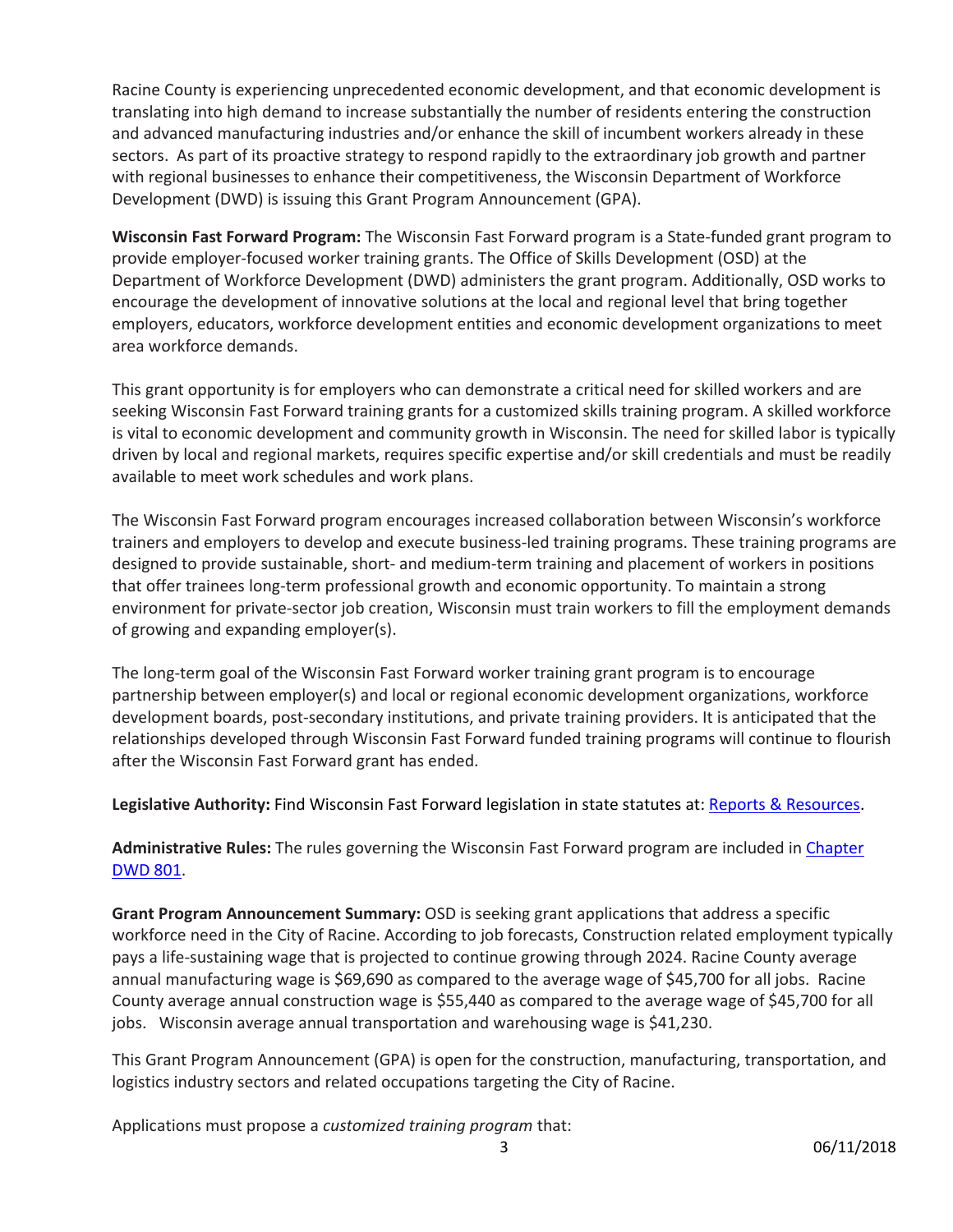- Serves City of Racine residents and businesses;
- Connects with training providers in Racine County;
- Has not been previously offered by the applicant/consortium;
- Mitigates an employer's critical workforce problem;
- Addresses a documented workforce demand;
- Is supported by local, regional, or statewide labor data;
- Results in training participants finding and retaining employment and/or results in incumbent workers earning higher wages post-training completion;
- Provides trainees with the education and skills determined necessary by the employer(s) to enhance the stability and growth of the business;
- Provides opportunities for income and career growth for trainees; and
- Includes at least one City of Racine employer committing to the employment of these workers and/or incumbent worker wage increases, unless precluded under an existing union contract.

Employment categories and trainee cohorts to be identified in the application include the following:

- Unemployed Individual: Trainees who are not employed at the time of training.
- Underemployed Worker: Trainees who currently work below skill level or part-time, but desire fulltime work at the time of training. Underemployed worker trainees will gain new and better employment because of the training.
- New Hires: Trainees who are employed at an employer placement partner after the application date and will be on the payroll of the employer placement partner at the time the training starts.
- Incumbent Workers: Trainees who are employed at an employer placement partner prior to, and at the time of, application.

Grant applicants are encouraged to consider recruiting potential trainees from at-risk, vulnerable or special populations, such as: chronically unemployed individuals, economically disadvantaged individuals, exoffenders (trainees reintegrating into communities, or about to reintegrate into communities, when they are released after correctional time is served), first time graduates (trainees who have received a high school diploma or equivalent within the last two years), minorities, people with disabilities, veterans (trainees who have been discharged or released from active duty in the Armed Forces under honorable or general discharge conditions as defined in 5 U.S.C. 2101(2), "Armed Forces" is defined under 5 U.S.C. 2101(2) as the U.S. Army, Navy, Air Force, Marine Corps and Coast Guard) and W-2 recipients. If the trainee cohort includes individuals from these populations and effectively identifies strategies for recruiting and retaining these trainees, the grant review committee may award additional points when scoring the application.

Successful grant applications will include customized training programs defined by employers and developed to meet special requirements of their business (or the consortium of employers participating in the grant program), it being recognized that *training does not become "customized" simply by rearranging or reconfiguring training that is otherwise available through existing educational and training resources. The OSD recommends that customized training programs focus on skills attainment and certifications*. Skills attainment develops skills that directly benefit the workers receiving the training by increasing their mastery of their occupation in their field of employment and/or provide new skills for new product lines or business expansion.

**Geographic Location:** This funding opportunity is targeting the City of Racine. The application must include at least one City of Racine employer committing to the employment of successful trainees under this grant and/or incumbent worker wage increases, unless precluded under an existing union contract.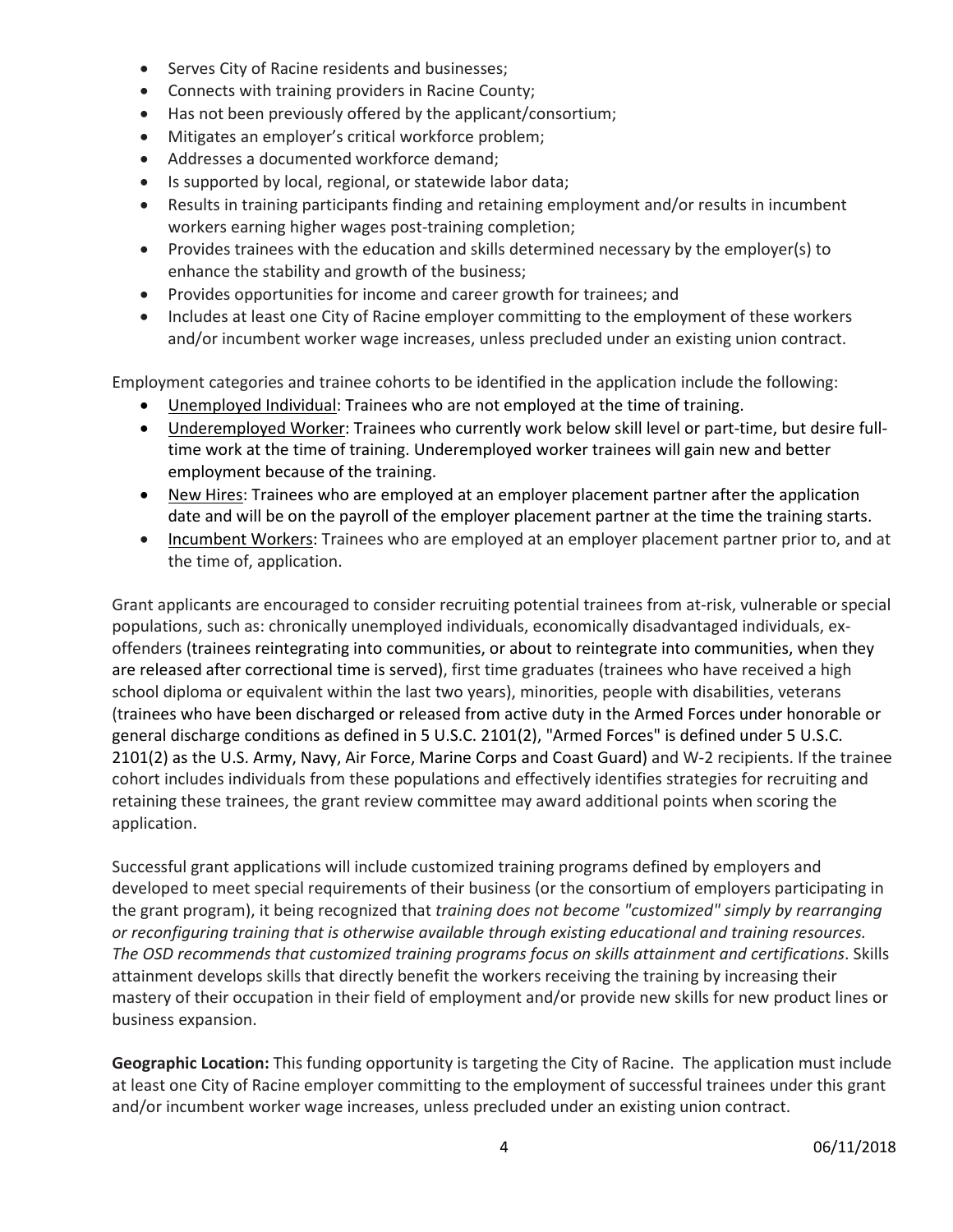**Application Forms, Instructions, Checklists, and Process:** Applications must be submitted online. You can access the online application, along with the application instructions, informational webinars, related guidelines and checklists at[: http://wisconsinfastforward.com/wff\\_standard.htm.](http://wisconsinfastforward.com/wff_standard.htm)

**Due Diligence:** All applicants are required to complete a Due Diligence form prior to gaining access to the application.

**Duration of Training Courses:** Grants support short- to medium-term training with each course or module lasting no longer than 12 months.

**Training Project Period:** All grant activities must be conducted during the Training Project Period. These activities include curriculum development, training, pre- and post-training activities, wage increases and meeting match requirements. The Training Project Period can be no longer than 2 years. *The Training Project Period begins no earlier than the date the contract is fully executed by all parties.* 

**Grant Amount:** From \$5,000 to \$400,000 per Grantee. Grant and match expenditures must be incurred during the Training Project Period. All eligible grant expenditures will be reimbursed when grant and match expenses are:

- Documented by the Grantee in accordance with the guidelines available at [http://wisconsinfastforward.com/pdf/guidance\\_to\\_file%20\\_reimbursement\\_request.pdf;](http://wisconsinfastforward.com/pdf/guidance_to_file%20_reimbursement_request.pdf) and
- Approved by OSD.

If awarded, 5% of each reimbursement will be retained until grant closure. Final disbursement of this retainage amount will be made when the Grantee complies with all conditions of the grant as stipulated in the contract and may be pro-rated or withheld based on the extent to which contract conditions are met.

**Match/Cost Sharing Requirement:** Cash or in-kind match equal to the amount of the grant award is required. Letters of Commitment from the employers, partners and/or applicant documenting match are required in the application.

**Grant Evaluation Rubric and Scoring:** Wisconsin Fast Forward is a competitive grant program. All applications will be reviewed by internal and external reviewers and rated on a 100-point scale, based upon the following point values:

- $\triangleright$  Project Need (up to 20 points)
- $\triangleright$  Training Program Design, Cost and Implementation (up to 20 points)
- $\triangleright$  Training Objectives and Outcomes (up to 20 points)
- $\triangleright$  Economic Impact (up to 15 points)
- $\triangleright$  Capacity Building (up to 10 points)
- $\triangleright$  Economic Opportunity Enhancements (up to 15 points)

The Grant Evaluation Rubric and Score Sheet is available online at: [http://wisconsinfastforward.com/pdf/wff\\_eval\\_rubric\\_score\\_sheet.pdf.](http://wisconsinfastforward.com/pdf/wff_eval_rubric_score_sheet.pdf)

## **Important Dates:**

| <b>Application Opens</b>          | June 11, 2018           |
|-----------------------------------|-------------------------|
| <b>Applications Due</b>           | June 13, 2018 at 4:00pm |
| <b>Evaluation Committee Meets</b> | June 15, 2018           |
| Intent to Award                   | June 18, 2018           |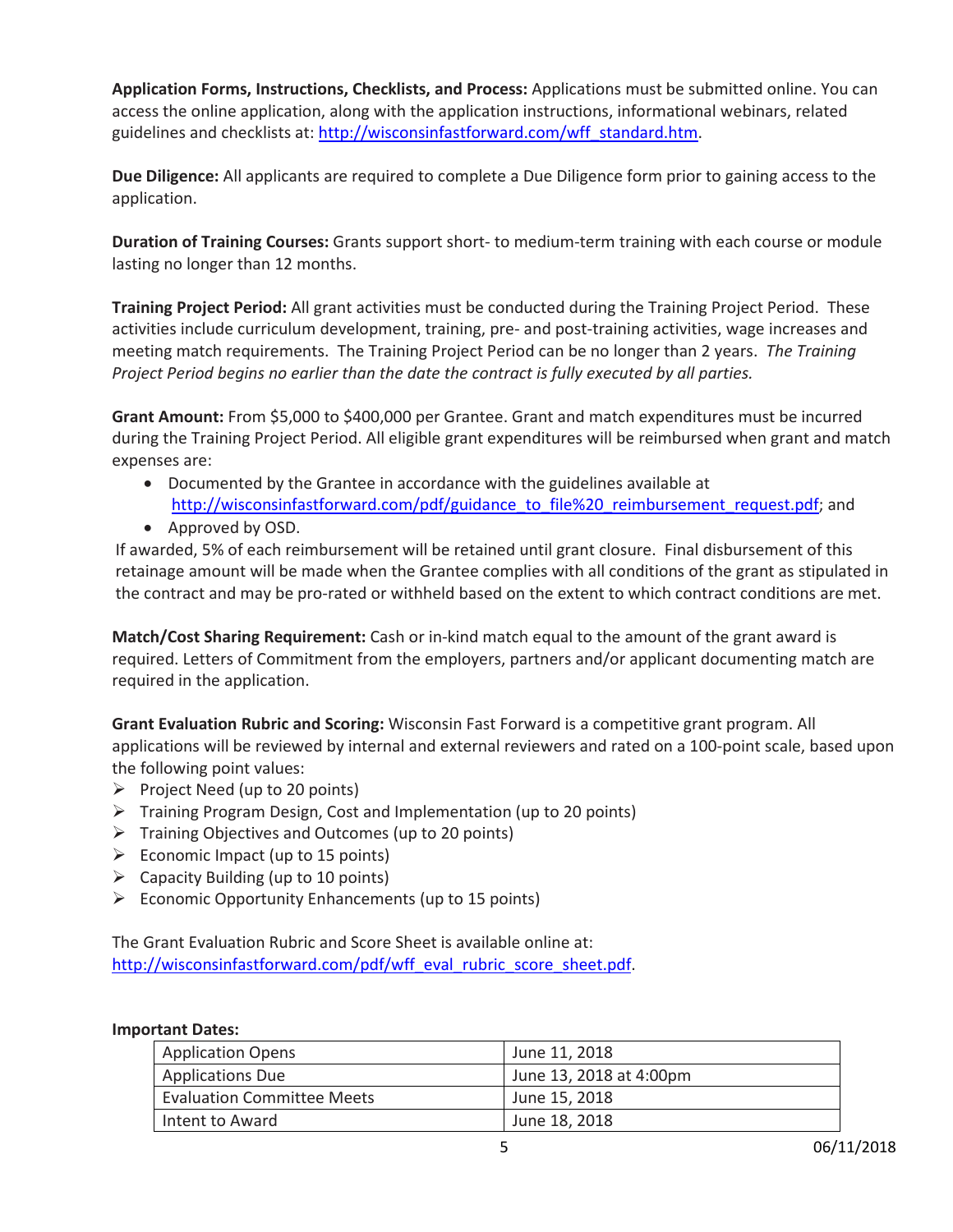**Eligibility:** For an application to be considered for funding, the following conditions must be met.

- The application must include at least one employer with a City of Racine location with a stated commitment to hire successful trainees or to increase wages for successful incumbent worker trainees.
- Post-training wages must be at least 200 percent of individual federal poverty level wages (\$11.60) per hour). If post-training wages are below this amount, please provide the reason they are lower.
- The application must include a complete description of the customized training program and anticipated outcomes for individuals.
- The employer must have at least one City of Racine location and the trainees must be based out of that City of Racine location.
- Occupations trained must be occupations that are in-demand in Wisconsin now or will be indemand within the next ten years, as determined by labor market information specific to Racine County.
- Applications must include one or more partner(s), including: local or regional economic development organizations, community-based organizations, faith-based organizations, workforce development boards, post-secondary educational institutions or private training providers. The applicant must designate a fiscal agent in the application.

**Cost per Trainee:** Below is the average cost per trainee by industry sector. This amount is not a firm limit to the cost per trainee, as individual occupations within these sectors can be more costly to train; these are simply historic averages. Costs *significantly* higher than these averages should be explained.

| Transportation, Logistics, Distribution \$2,839 |         |
|-------------------------------------------------|---------|
| Construction                                    | \$1,669 |
| Manufacturing                                   | \$1,144 |

**Eligible Expenses:** Wisconsin Fast Forward funds shall be used for training-related expenses, which may include instructor salaries and fringe benefits, consultant/contractual expenses and training materials and supplies. For details on eligible expenses, see

[http://wisconsinfastforward.com/pdf/guidance\\_to\\_file%20\\_reimbursement\\_request.pdf.](http://wisconsinfastforward.com/pdf/guidance_to_file%20_reimbursement_request.pdf)

**Ineligible Expenses:** Wisconsin Fast Forward funds may not be used for the purchase of real estate or other capital assets/equipment, facility construction or remodeling, traditional public or private Kindergarten– 12th grade education, tuition or trainee wages, stipends or fringe benefits. For details on ineligible expenses, see [http://wisconsinfastforward.com/pdf/guidance\\_to\\_file%20\\_reimbursement\\_request.pdf.](http://wisconsinfastforward.com/pdf/guidance_to_file%20_reimbursement_request.pdf)

**Supplement not Supplant:** All funding identified as "match" or "in-kind" must be new funds and cannot replace existing federal, state or local government funding. Substituting existing funds with state grant funds will result in additional fiscal monitoring and may result in an audit. Violations of permissible expenses may result in suspension of current or future funds under this program, repayment of monies awarded under this grant and possible civil and/or criminal penalties.

## **Letters of Commitment:**

• **Employer Letters of Commitment to Hire:** Letters of Commitment to hire trainees from the proposed training program or to raise wages for incumbent workers will be required from the participating Employer Placement Partners. The letter should clearly indicate the number of successful trainees to be hired and/or incumbent worker wage increases. The employer's letter